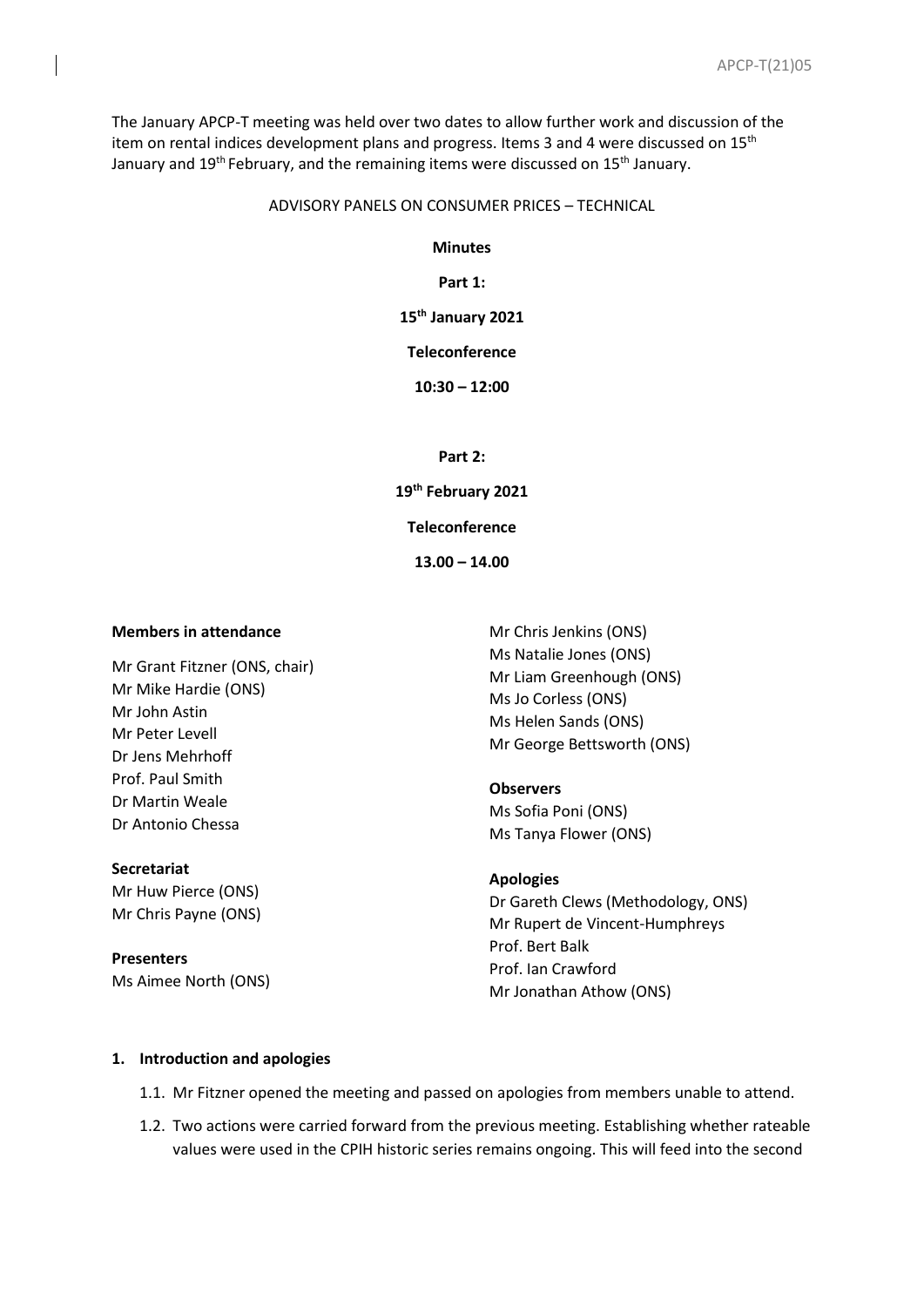action carried forward: the methodological paper covering the data and modelling used for the CPIH historic series is expected to be published in Q1 2021.

### **2. Update on price collection**

- 2.1. Mr Hardie gave an update on changes to price collection due to the current level of COVID restrictions. Since November 2020, price collection reverted to online only with price collectors working from home. This will also be the case in the base period, January 2021, and will be reviewed on a monthly basis. The list of unavailable items is reviewed monthly and is referred to in the key points of the CPI publication.
- 2.2. An article explaining changes to price collection procedures and the considerations for calculating the 2021 weights, discussed in th[e December 2020 APCP-T](https://uksa.statisticsauthority.gov.uk/about-the-authority/advisory-panels-for-consumer-price-statistics/technical/minutes-and-papers/) meeting, is being drafted by Mr Payne for publication on 11<sup>th</sup> February.

## **3. Rental Indices Development Plans and Progress (15th January)**

- 3.1. Ms North presented on developments to private rental price statistics, covering proposed methodological changes and a review of preliminary results. The new methodology utilises Valuation Office Agency transaction level data allowing for more granular outputs by region, property type and bedroom category. A hedonic regression model is used to predict prices for rental properties based on a selection of property characteristics. Two forms of regression model are under consideration: a general linear model (GLM) with and without interaction terms, and a random forest.
- 3.2. Mr Fitzner highlighted that an [update to the private rental prices development plan](https://www.ons.gov.uk/peoplepopulationandcommunity/housing/articles/privaterentalpricesdevelopmentplan/updatedjanuary2021) would be published on the 19<sup>th</sup> January 2021.
- 3.3. Dr Chessa noted from his own experience of hedonic modelling the importance of accounting for variable interactions and was pleased to see this was a consideration in the current work.
- 3.4. Dr Weale suggested that some of the anomalous results may be a result of overfitting the model and that removing some of the independent variables might improve performance. He enquired about the functional form of the model, as there were additional considerations for converting a log normal distribution back to a price. Finally, he queried the sample sizes at the most granular level of analysis, as certain local authorities may have very small numbers of certain property types. Ms North acknowledged this concern and described ongoing analysis to determine appropriate combinations of geography and property characteristics that would allow robust estimates.
- 3.5. Dr Mehrhoff highlighted the paradigm change involved in using a machine learning approach (i.e. random forest) for hedonic modelling, asking if it was sufficient for the model to make reliable predictions or if there was also a requirement for the model to be explainable in economic terms. He also highlighted that random forest models perform poorly with time dummies as the fitting process generally discards them, and that this can make the models unstable. He suggested using a shrinkage model (such as lasso) with explicit interactions as a compromise between the control of GLM and the flexibility of random forest. Mr Levell noted that random forest models have an inherent opacity that makes comparisons difficult.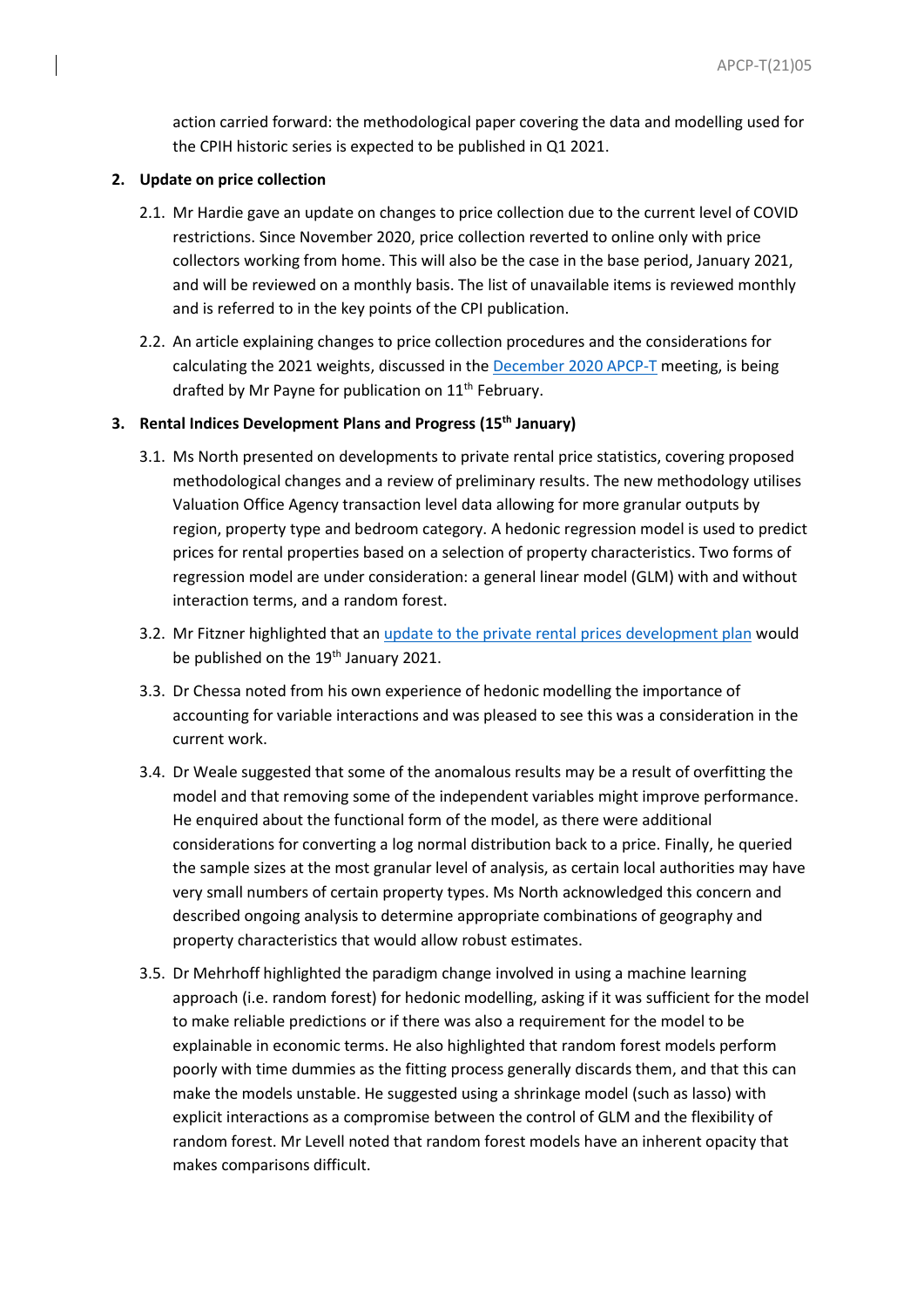- 3.6. Prof Smith queried the choice of 14 months as the rolling period for the dataset, when 10 months is the average contract length. Ms North explained that 10 months would be ideal, however there are two practical limitations. The first is that relatively few contracts are exactly 10 months long, the average being a balance between six or 12 months which are more common. The second is that data is collected by rent officers who are only prompted to visit properties annually. With a ten-month window this leads to far fewer data points and therefore a more volatile index.
- 3.7. Mr Levell highlighted that changes in the composition of the rental market in recent years makes the hedonic adjustment especially important. The observation that the random forest model gives a different index value to GLM may reveal something about how rental patterns at the local authority level are treated. Comparing GLM with other models that explicitly incorporate local authority interactions could illuminate this question.
- 3.8. Several panel members were interested in more details of the model fitting and asked if a technical paper was in preparation. Mr Jenkins confirmed that there is.

ACTION 1: Ms Jones to provide more detail on the model specifications ACTION 2: Ms Jones to share a draft of the technical paper with Panel members

## **4. Update on Private Rental Statistics Development (19th February)**

- 4.1. Mr Fitzner emphasised the experimental nature of the results being presented and the rigorous quality assessment they will undergo before being introduced to the headline indices.
- 4.2. Ms North presented an update on progress since the APCP-T meeting on January 15<sup>th</sup>. Following feedback from that session ONS have tested four further models in addition to the two models presented in January. These are: weighted least squares (WLS) with the interactions that could be implemented and with and without shrinkage applied, WLS using longitude and latitude so that all interactions could be used, and a random forest model with constraints on tree size ("pruning").
- 4.3. Three of these models have already been discarded by ONS. WLS using longitude and latitude with interactions modelled geographically adjacent local authorities in a similar way, which was felt to be unrealistic. The random forest model using longitude and latitude without pruning applied produced unacceptably volatile results. The WLS model using local authorities with the interactions that were able to be applied and shrinkage applied gave almost identical results to the same model without shrinkage, however it does not provide the statistical metrics (e.g.:  $R^2$ , mean squared error) required to produce observation weights.
- 4.4. The three remaining models for consideration are: WLS with no interactions (hereafter "model 1"), a pruned random forest ("model 2"), and a WLS model with selected interaction terms ("model 3"). The model preferred by ONS is WLS with no interactions, as it is more transparent and easier to quality assure than a random forest and the results from WLS with interactions diverge markedly from the other two.
- 4.5. Mr Fitzner queried an anomaly in the chart of England annual percent growth. Ms North confirmed that the upward trend at the end of the WLS with interactions series (contrasting with the downward trend of the other two models) was most likely explained by the interactions in that model.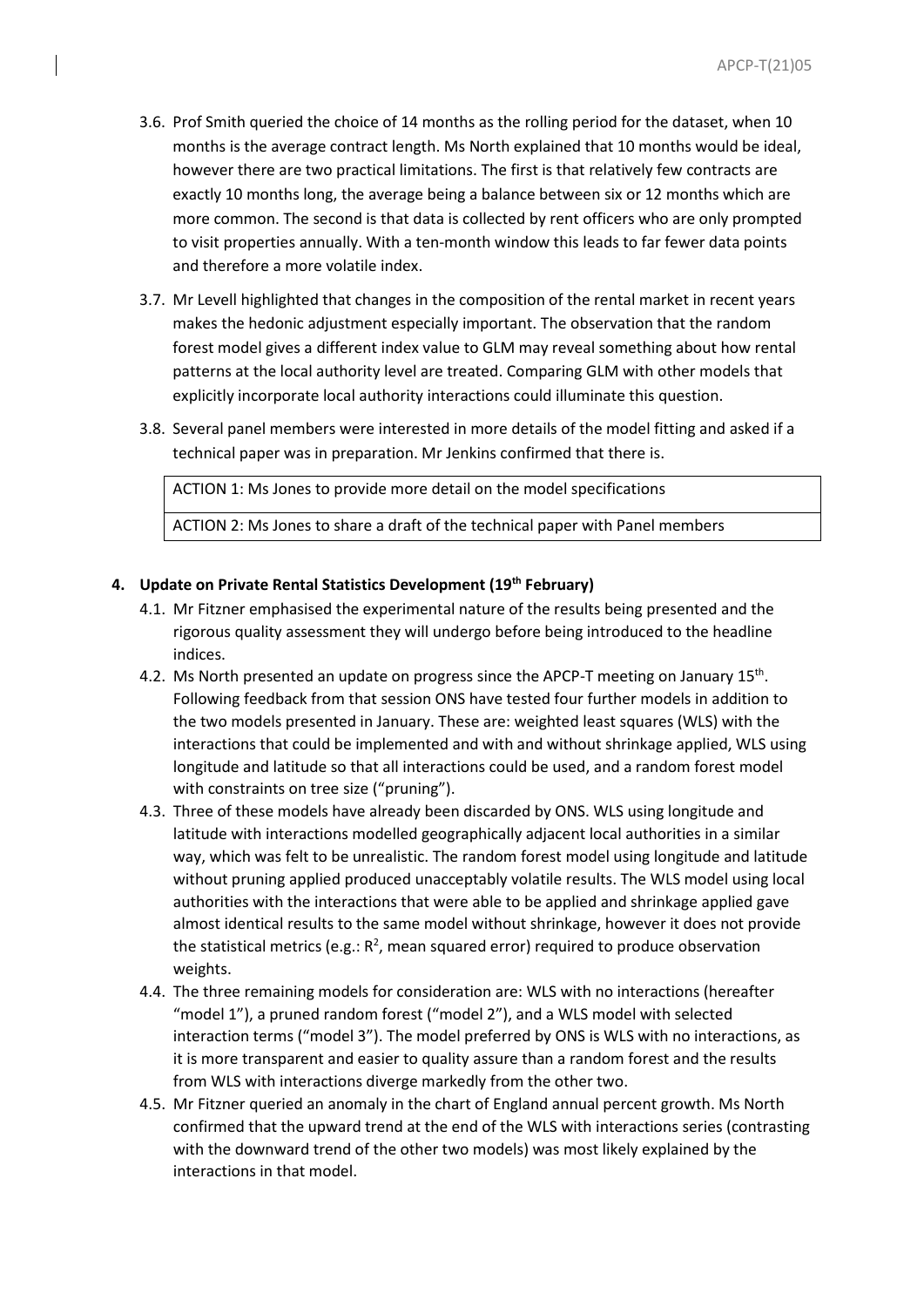4.6. Mr de Vincent-Humphreys noted the consistency between models 1 and 2 and asked if this was reflected at smaller geographies and when comparing rental levels instead of index values. Ms North confirmed that all three models were in close agreement at lower geographies, with models 1 and 3 being almost identical. In respect of rental prices, models 1 and 3 were in close agreement while information on model 2 was not available at the meeting.

ACTION 3: Ms North to provide details of the price level estimates for all models at the regional level.

- 4.7. Dr Weale commented that the models predicted a geometric mean of rents (as expected from a logarithmic model) and queried if this was consistent with other ONS price statistics. Ms North confirmed it was consistent with the HPI, had been peer reviewed internally and is consistent with international best practice for housing market indices.
- 4.8. Prof. Crawford asked if confidence intervals could be provided for the models. Ms North confirmed that these were available for the WLS models. Prof Smith recommended bootstrapping as a way of establishing confidence intervals for the random forest model.

ACTION 4: Ms North to provide details of the confidence level estimates for the WLS models.

4.9. Prof Smith suggested using cross-validation and analysing prediction errors to give a more objective basis for recommending one model over the others. Prof Smith also raised concerns that the similarity between models 1 and 2 may arise because the pruning mechanism in model 2 has removed all the interactions. Mr Fitzner requested a sensitivity analysis be performed on the models to address these concerns.

ACTION 5: Ms North to perform the sensitivity analysis on the models and share the results with the panel.

4.10. Mr Levell asked for greater detail on which interactions were driving the differences between the two WLS models and proposed progressively adding interaction terms to understand the sources of difference. Mr Levell also suggested that controlling for the socioeconomic status of an area (via the ACORN variable) might suppress some of the modelled rent increase.

ACTION 6: Ms North to investigate the use of ACORN in relation to endogeneity

- 4.11. Mr de Vincent-Humphreys enquired about the likelihood of revising the back series of CPI and CPIH in light of these new methods, whether the methods were consistent with HPI in its use of hedonic regression, and for confirmation of the timeline for introducing these new methods into production. Mr Hardie confirmed that further analysis will be carried out during 2021, with a parallel run phase under consideration. No revisions will be made to historic CPI and CPIH values, consistent with ONS policy. Ms North described the parallels and divergences between the HPI and Rents Development processes.
- 4.12. Prof. Balk averred that the opacity of the random forest model was disqualifying, and without understanding the economic meaning of the interaction terms their use was unsafe. This leaves model 1 as the preferred option.
- 4.13. Dr Mehrhoff framed the decision as a balance between the better predictions of a random forest vs the transparency of the WLS model, but only if the random forest's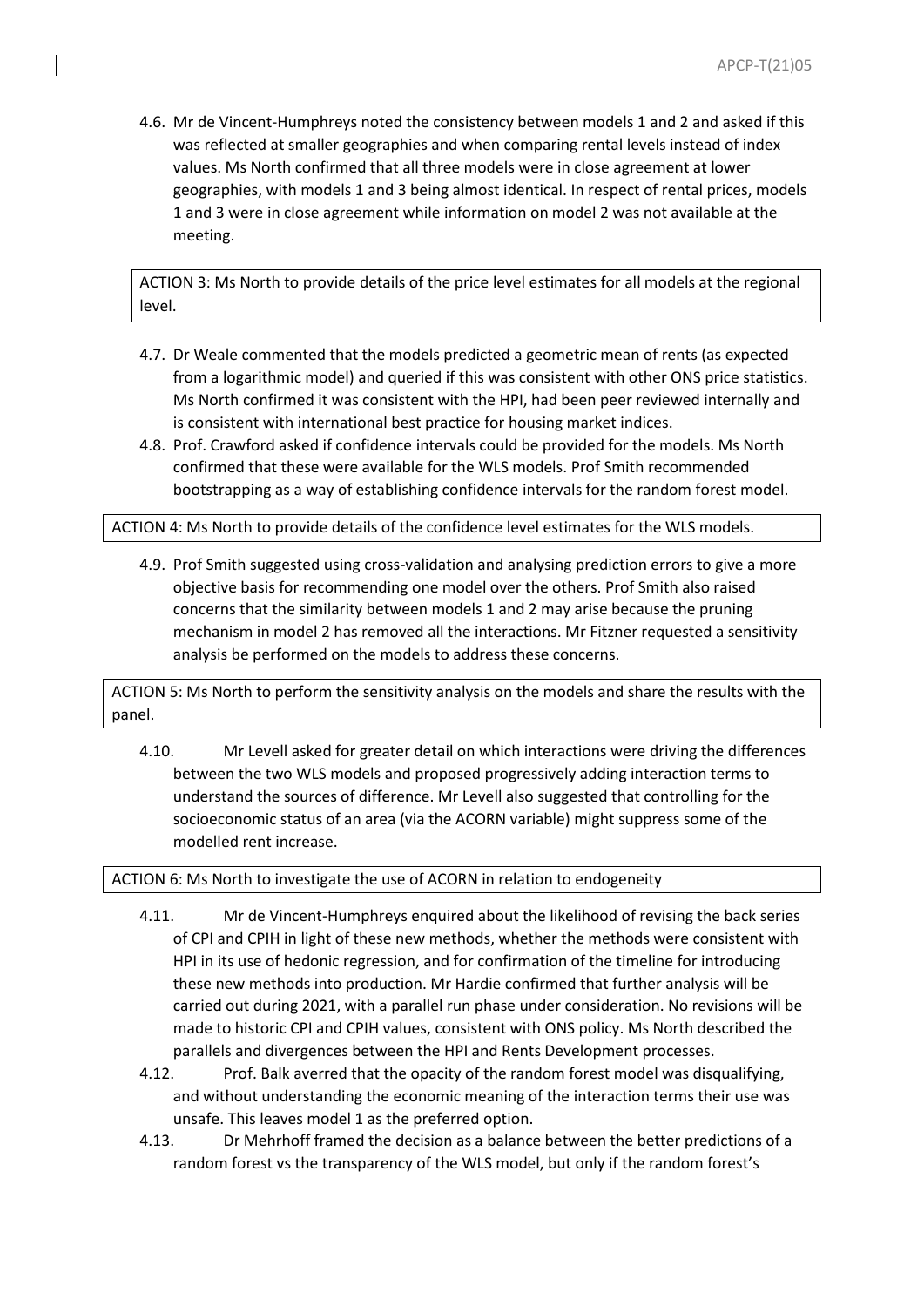predictions really were better as measured by mean squared errors or  $R<sup>2</sup>$ . The preferred model (model 1) sits well with international recommendations and practices.

### **5. Weekly online price changes for food and drink items methodology**

- 5.1. Ms Sands described the process for compiling the weekly price indices that have been produced during the COVID-19 pandemic, highlighting that this is the first time alternative data sources have been used in a production situation. As many of the decisions taken in the development process were taken at short notice this was an opportunity to review these choices and consider how to take the indices forward. Areas of focus include product identification, outlier detection, and choice of index formula (currently GEKS-J with a fiveweek movement splice).
- 5.2. Dr Weale queried why the weekly index was using different samples of products to CPI. Ms Sands confirmed that this was partly due to the difficulties in product identification given that local collectors do not collect product IDs, and partly to leverage the greater coverage that the web dataset offers.
- 5.3. Dr Chessa complimented the work of ONS on alternative data sources and highlighted his own research on the topics discussed in the paper, offering to circulate a report on this to panel members. His analysis showed that indices with movement splices are prone to drift and that short windows can create problems with seasonal products. A potential solution could be to use an expanding window instead. Dr Chessa described another approach using a 25-month window with the lack of back data being addressed through imputation, however it was not appropriate for this situation. Dr Mehrhoff observed that 25-months was the emerging international consensus for treating seasonal products. There is a risk however, that if price trends within the basket diverge then the characteristicity of the index may be compromised.

ACTION 7: Dr. Chessa to provide a copy of his multilateral indices research report for circulation to panel members.

- 5.4. Ms Sands described the level of interest from other government departments in the weekly statistics. Mr Fitzner said it was likely that the weekly index will continue in some form after the COVID-19 pandemic due to this level of interest. Further analysis and stakeholder engagement are required to understand how the index can provide the most value in the longer term.
- 5.5. Dr Mehrhoff raised the opportunities that big data provided for identifying emerging trends and enquired about a comparison with conventional headline indices. If the weekly index is to become a permanent publication, then users will require greater detail on its methodology. Ms Sands offered to circulate comparisons with CPIH to panel members.

#### ACTION 8: Ms Sands to provide comparisons of the weekly index with CPIH.

5.6. Mr Astin praised the volume and quality of work by ONS on alternative data sources and enquired if these sources could lead to the end of in-person price collecting. Ms Sands averred that while meaningful volumes of expenditure continued to take place in independent shops there would be a requirement for local collection. Mr Hardie added that the RPI requires local collection, and therefore it would be required to continue until at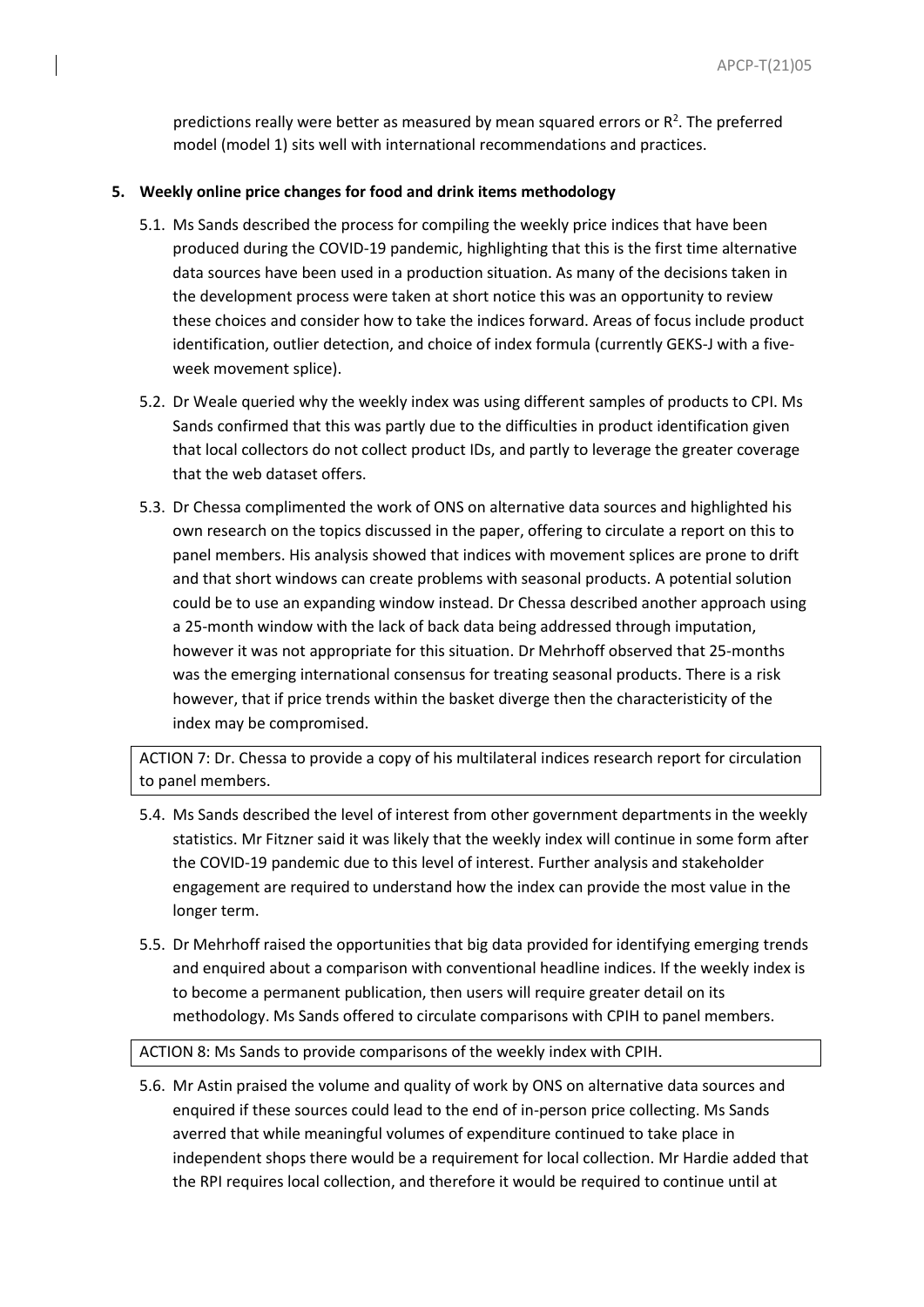least 2030. Beyond that it may be possible to refocus local collection efforts away from supermarkets and more towards independent stores, perhaps in support of regional price statistics.

5.7. Prof Smith expressed interest in the distributions of price levels, suggesting that if the distribution was not normal then using a multiple of standard deviation as an outlier detection method was unsuitable. He also questioned the implicit weighting towards stores with larger product ranges. While this might be appropriate for supermarkets vs independent retailers in groceries, in other markets smaller specialist retailers may have larger ranges than larger, more general outlets. Ms Sands confirmed that the price distributions were not normal and improved outlier detection methods were an ongoing topic of research. The choice of product range as a basis for weighting was made due to the difficulties encountered using market share directly. For the retailers being used currently analysis indicates that product range mirrors market share fairly well, however if the number of retailers expands this may need to be revisited.

#### **6. Research indices using scanner data**

- 6.1. Ms Corless presented findings from research undertaken using scanner data. Retailers have provided data covering a range of goods, including groceries, homeware, clothing, electronics and fuel. Advice was sought from the panel on three topics:
	- 6.1.1.**Time coverage**. Scanner data is provided by retailers aggregated by week; however, Consumer Price Statistics require prices to be attributable to a single month and some weeks span month boundaries. Proposed solutions are to exclude weeks that straddle months or only use the first three weeks of the month (to align with production timescales), but there is concern that this could introduce bias.
	- 6.1.2.**Product relaunches**. Products are sometimes relaunched with different identification codes creating difficulty in maintaining continuity of data. An approach based on text matching product descriptions is under development, with an intention to test this using a dataset with linked product IDs. However, other NSIs apply alternative approaches such as expenditure monitoring to identify relaunched products.
	- 6.1.3.**Handling discounts:** Discounts can take several forms, requiring a decision on which types to include and exclude from the index. Simple price reductions are straightforward to capture, but multibuy discounts and discriminatory discounts (e.g. loyalty cards) are more challenging. There is also a consideration on whether consistency is required between scanner data and local collection.
- 6.2. On time coverage, Prof Smith suggested constructing a weekly unit value index (UVI) and modelling values for those weeks that are split between months. The weekly index can then be averaged over a calendar month. Alternatively, it may be possible for index construction purposes to redefine a month as a collection of weekly periods. On handling discounts, Prof Smith expressed a preference for capturing as much information as possible, noting that significant proportions of expenditure are covered by loyalty card discounts. One way of addressing this is to treat items bought with and without a loyalty card as separate products.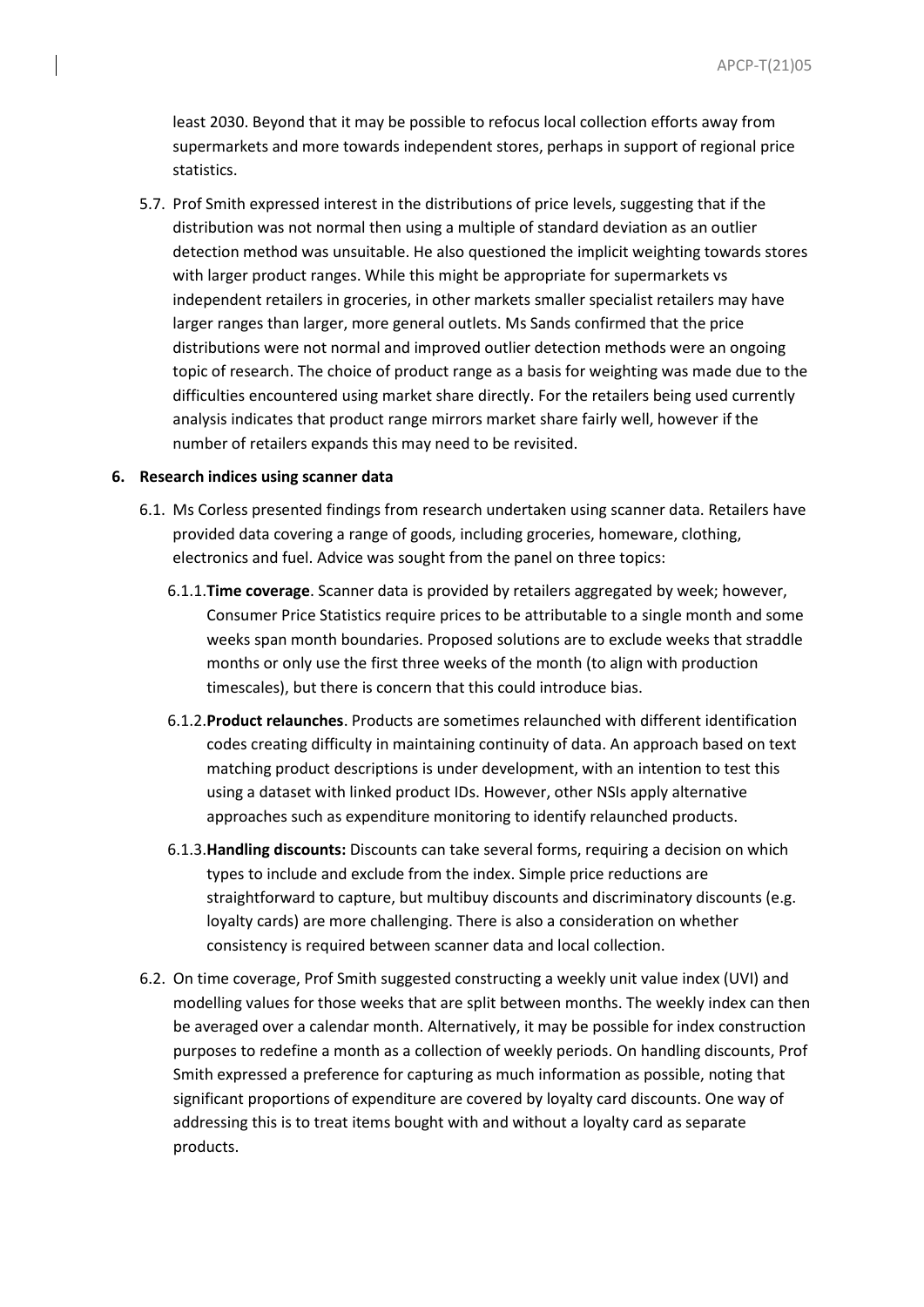- 6.3. Mr Astin asked if concerns over introducing bias by discarding weeks could be addressed by testing. Ms Corless agreed that it could. Dr Weale postulated that systematic bias would only arise from discarding weeks if retailers were engaging in behaviour that he found unlikely. While anomalies may occur in individual months, over the long term these were likely to cancel out.
- 6.4. Dr Chessa shared his experience of testing for bias when choosing which weeks to include. For supermarket and fuel data large improvements in accuracy were found when adding second and third weeks to the calculations. In the case of air fares adding a fourth week was necessary for months with moveable holidays (e.g. Easter).
- 6.5. Dr Mehrhoff offered to share the results of his own testing surrounding the time coverage question and encouraged ONS to carry out their own tests. He then described the difficulties that Eurostat encountered using text matching to identify product launches in the absence of other metadata. One approach to mitigating the effect of product relaunches is to use broader product categories. This introduces a risk of unit value bias but give the benefit of greater continuity. For discounts and particularly loyalty cards, Dr Mehrhoff advocated considering time consistency in the index when deciding what to include.

ACTION 9: Dr Mehrhoff to provide details of his scanner data research.

## **7. Refunds in scanner data**

- 7.1. Mr Bettsworth described research into the treatment of refunds in scanner data. Refunds are recorded differently in the datasets provided by different retailers; some log them as individual items while others include them in aggregate statistics. Other NSIs do not generally regard refunds as a problem, especially not for perishable items, although many had not fully considered the issue.
- 7.2. Where refunds are separately logged it is possible to perform analysis on their frequency, and more importantly remove them when obtaining price information. Refunds are far more common in some product categories (e.g.: clothing, jewellery) than others (e.g.: food). Where refunds are included in aggregate figures there are editing techniques that can be applied to extract price information. Current areas of investigation are whether refunds affect the final index and the consequences of choosing one editing method over another.
- 7.3. Mr Astin enquired about the treatment of vouchers, for example discounts offered above an overall spending threshold. Ms Sands confirmed that discounts that were applied to an entire basket rather than a single product are not usefully reported in the datasets. Dr Mehrhoff shared his experience that voucher transactions were recorded as positive quantities and negative expenditures and were likely to be removed by data cleaning processes. Responding to Prof. Smith, Mr Bettsworth confirmed that refunded quantities are reported as negative amounts in the datasets. Prof. Smith asked if this mirrors the treatment of refunds in the Living Costs and Food survey, and how refunds are treated in production currently.
- 7.4. Dr Mehrhoff outlined concerns about timing the processing of refunds. If a purchase is included in an index calculation in one month but refunded after publication, this is difficult to handle in an environment where indices are not revised. The problem is complicated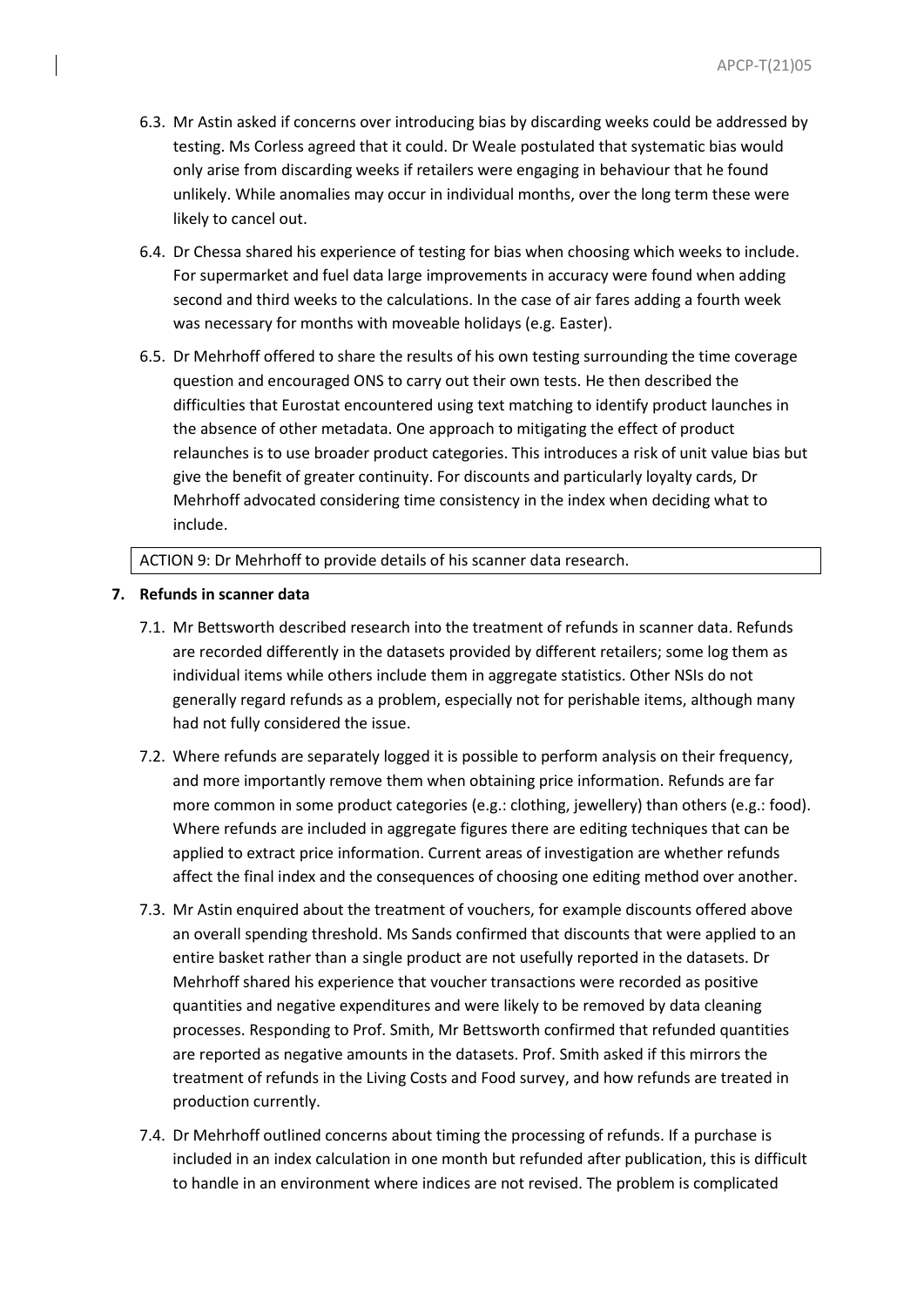further when using multilateral indices with splices, and there is no consensus on the appropriate way to handle this. Dr Mehrhoff suggested running case studies on various refund scenarios to understand the possible outcomes, and Dr Weale concurred. Mr Bettsworth highlighted the difficulties of linking refunds to the original sale, noting that other NSIs had also encountered this problem. Mr Levell suggested using information from the retailers that provide disaggregated refund data to model the volume of refunds across all datasets.

7.5. Dr Chessa described findings from his own research, confirming that some categories experience a high enough volume of refunds to distort prices. He suggested that if price lists were available it may be possible to build a model that would allow adjustments to be made to the dataset to compensate for refunds.

### **8. Classification of Alternative Data Sources**

- 8.1. Mr Greenhough gave a presentation summarising progress on classifying clothing and groceries in scanner data and outlining further plans for development.
- 8.2. Good progress has been made applying a machine learning approach to clothing, with focus turning to achieving performance gains, understanding the level of bias due to misclassification and preparing the pipeline for production use.
- 8.3. A machine learning approach is thought to be less suitable for groceries however, as products are more likely to have explicit identifiers that can be used instead. Moreover, smaller training datasets and the more granular COICOP structure for groceries increases the risk of misclassification, and the consequences of misclassification for the overall index are more severe for some products due to the higher weight that some groceries carry. Mr Greenhough proposed potentially using machine learning as a method of machineassistance for improving the efficiency of manual classification, with products still receiving manual scrutiny as assurance. Also potentially exploring whether very low-expenditure products can be excluded without impacting elementary aggregates.
- 8.4. Dr Mehrhoff asked if further information could be provided on the precision/recall performance of the classifiers. A scatter plot of product category weight and precision/recall would indicate if the most important categories for the index were achieving sufficient predictive success. Mr Greenhough confirmed these could be made available.

#### ACTION 10: Mr Greenhough to provide precision/recall scatter plots.

- 8.5. Dr Mehrhoff noted from his experience firstly that manually reviewing higher weight categories is often valuable, and secondly that classification performance is usually more dependent on the quality of input data than on the choice of classification algorithm.
- 8.6. Prof Smith expressed concern over the risk of propagating incorrect classifications and suggested carrying out further research into the topic.

#### **9. AOB and date of next meeting**

- 9.1. Mr Fitzner introduced Ms Poni, who has joined ONS Prices Division as Assistant Deputy Director for development activities
- 9.2. The next meeting will be on Friday  $16<sup>th</sup>$  April 2021.